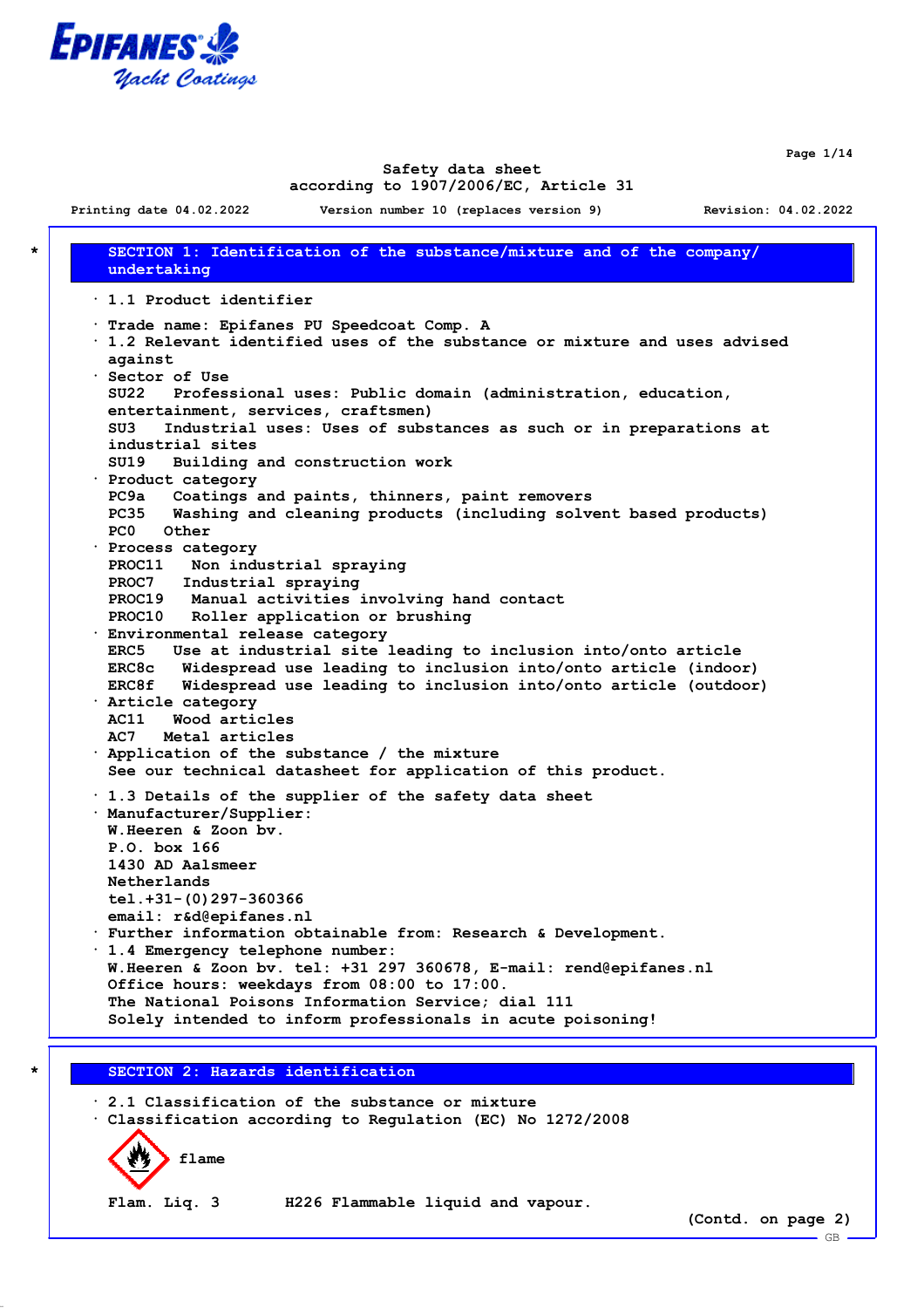

**Page 2/14**

# **Safety data sheet according to 1907/2006/EC, Article 31**

**Printing date 04.02.2022 Version number 10 (replaces version 9) Revision: 04.02.2022**

```
Trade name: Epifanes PU Speedcoat Comp. A
```

```
(Contd. of page 1)
 STOT SE 3 H336 May cause drowsiness or dizziness.
                                                              and the company of the company of
 Aquatic Chronic 3 H412 Harmful to aquatic life with long lasting effects.
· Additional information: For professional use only.
· 2.2 Label elements
· Labelling according to Regulation (EC) No 1272/2008
 The product is classified and labelled according to the CLP regulation.
· Hazard pictograms
  GHS02 GHS07
· Signal word Warning
· Hazard-determining components of labelling:
 n-butyl acetate
· Hazard statements
 H226 Flammable liquid and vapour.
 H336 May cause drowsiness or dizziness.
 H412 Harmful to aquatic life with long lasting effects.
· Precautionary statements
 P102 Keep out of reach of children.
 P210 Keep away from heat, hot surfaces, sparks, open flames and other
                ignition sources. No smoking.
 P260 Do not breathe dust/fume/gas/mist/vapours/spray.
 P271 Use only outdoors or in a well-ventilated area.
 P280 Wear protective gloves/protective clothing/eye protection/face
                protection/hearing protection.
 P301+P310 IF SWALLOWED: Immediately call a POISON CENTER/ doctor.
 P303+P361+P353 IF ON SKIN (or hair): Take off immediately all contaminated
                clothing. Rinse skin with water [or shower].
 P501 Dispose of contents/container in accordance with local/regional/
                national/international regulations.
· 2.3 Other hazards
· Results of PBT and vPvB assessment
· PBT: Not applicable.
· vPvB: Not applicable.
```
**\* SECTION 3: Composition/information on ingredients**

**· 3.2 Mixtures**

**· Description: Mixture of substances listed below with nonhazardous additions.**

**(Contd. on page 3)**

 $-$  GB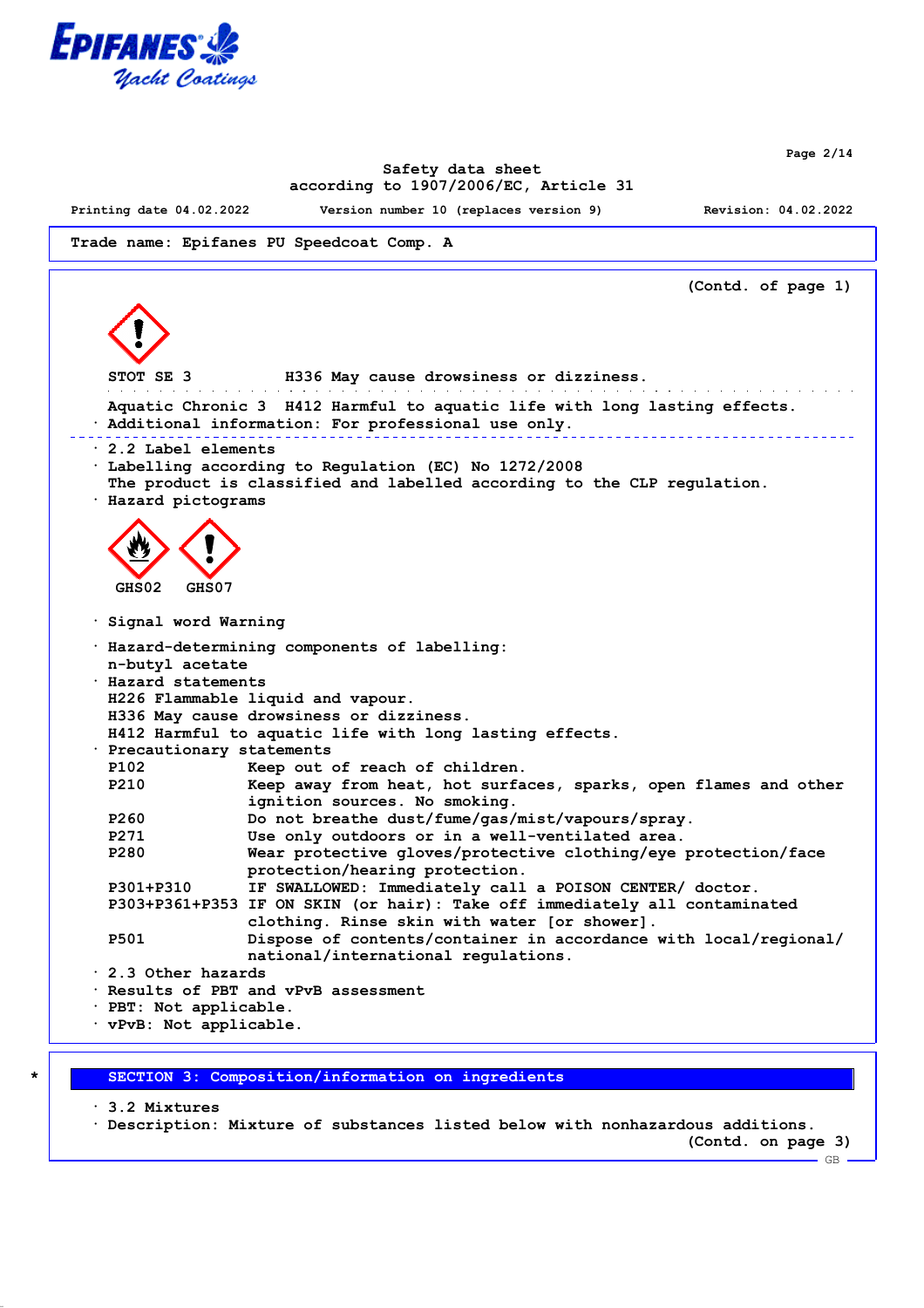

**Printing date 04.02.2022 Version number 10 (replaces version 9) Revision: 04.02.2022**

**Trade name: Epifanes PU Speedcoat Comp. A**

| $CAS: 123-86-4$<br>n-butyl acetate<br>EINECS: 204-658-1<br>$\circledast$ Flam. Liq. 3, H226<br>Index number: 607-025-00-<br>$\lozenge$ STOT SE 3, H336<br><b>EUH066</b><br>$\mathbf 1$<br>Reg.nr.: 01-2119485493-29<br>Hydrocarbons, C9, aromatics. (Note-P)<br>$\circ$ Flam. Liq. 3, H226<br>$\hat{\textbf{S}}$ Asp. Tox. 1, H304<br>$\hat{\textbf{A}}$ Aquatic Chronic 2, H411<br>$\hat{\left\langle \right\rangle}$ STOT SE 3, H336<br>heptan-2-one<br>$\circledast$ Flam. Liq. 3, H226<br>$\langle \cdot \rangle$ Acute Tox. 4, H302; Acute Tox. 4,<br>3<br>H332; STOT SE 3, H336<br>Reaction mass of bis $(1,2,2,6,6$ -<br>pentamethyl-4<br>piperidyl) sebacate and methyl<br>1, 2, 2, 6, 6-pentamethyl-4-piperidyl<br>sebacate<br>Aquatic Acute 1, H400; Aquatic<br>Chronic 1, H410<br>$\Diamond$ Skin Sens. 1A, H317 | $25 - 50%$<br>$2.5 - 10%$<br>$$2.5\%$<br>$20.25 - 518$ |
|-----------------------------------------------------------------------------------------------------------------------------------------------------------------------------------------------------------------------------------------------------------------------------------------------------------------------------------------------------------------------------------------------------------------------------------------------------------------------------------------------------------------------------------------------------------------------------------------------------------------------------------------------------------------------------------------------------------------------------------------------------------------------------------------------------------------------------|--------------------------------------------------------|
| $CAS: 64742-95-6$<br>EC number: 918-668-5<br>$Reg.nr.: 01-2119455851-35$<br>CAS: 110-43-0<br>EINECS: 203-767-1<br>Index number: 606-024-00-<br>$Reg.nr.: 01-2119902391-49$<br>$CAS: 1065336-91-5$<br>EC number: $915-687-0$<br>Reg.nr.: 01-2119491304-<br>$40 - 0000$                                                                                                                                                                                                                                                                                                                                                                                                                                                                                                                                                       |                                                        |
|                                                                                                                                                                                                                                                                                                                                                                                                                                                                                                                                                                                                                                                                                                                                                                                                                             |                                                        |
|                                                                                                                                                                                                                                                                                                                                                                                                                                                                                                                                                                                                                                                                                                                                                                                                                             |                                                        |
|                                                                                                                                                                                                                                                                                                                                                                                                                                                                                                                                                                                                                                                                                                                                                                                                                             |                                                        |
| $CAS: 97-86-9$<br>isobutyl methacrylate<br>EINECS: 202-613-0<br>$\diamondsuit$ Flam. Liq. 3, H226<br>$\langle \cdot \rangle$ Skin Irrit. 2, H315; Skin Sens. 1B,<br>Index number: $607-113-00$ -<br>H317; STOT SE 3, H335<br>x<br>Reg.nr.: 01-2119488331-38                                                                                                                                                                                                                                                                                                                                                                                                                                                                                                                                                                 | $20.1 - 50.38$                                         |
| $CAS: 868-77-9$<br>2-hydroxyethyl methacrylate<br>EINECS: 212-782-2<br>$\langle \cdot \rangle$ Skin Irrit. 2, H315; Eye Irrit. 2,<br>Index number: 607-124-00-<br>H319; Skin Sens. 1, H317<br>x<br>$Reg.nr.: 01-2119490169-29$                                                                                                                                                                                                                                                                                                                                                                                                                                                                                                                                                                                              | $20.1 - 50.38$                                         |
| CAS: $80-62-6$<br>methyl methacrylate<br>EINECS: 201-297-1<br>$\Diamond$ Flam. Liq. 2, H225<br>Index number: 607-035-00-<br>$\langle \cdot \rangle$ Skin Irrit. 2, H315; Skin Sens. 1,<br>H317; STOT SE 3, H335<br>6<br>Reg.nr.: 01-2119452498-28                                                                                                                                                                                                                                                                                                                                                                                                                                                                                                                                                                           | $20.1 - 50.38$                                         |

**Page 3/14**

**(Contd. on page 4)** GB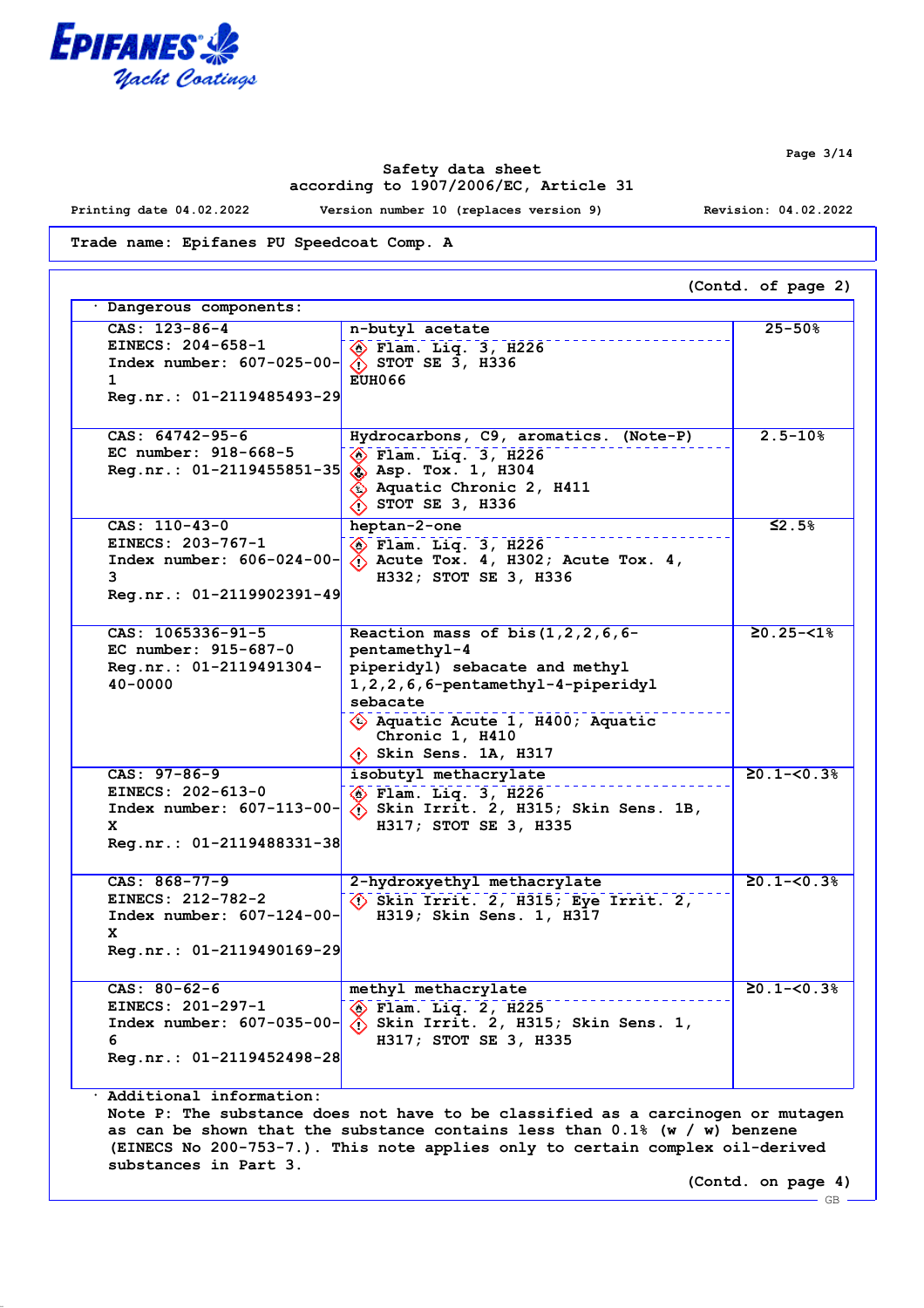

**Page 4/14**

## **Safety data sheet according to 1907/2006/EC, Article 31**

**Printing date 04.02.2022 Version number 10 (replaces version 9) Revision: 04.02.2022**

**Trade name: Epifanes PU Speedcoat Comp. A**

**(Contd. of page 3)**

**For the wording of the listed hazard phrases refer to section 16.**

### **SECTION 4: First aid measures**

- **· 4.1 Description of first aid measures**
- **· General information: Immediately remove any clothing soiled by the product.**
- **· After inhalation: Supply fresh air; consult doctor in case of complaints.**
- **· After skin contact: Immediately rinse with water.**
- **· After eye contact: Rinse opened eye for several minutes under running water.**
- **· After swallowing: If symptoms persist consult doctor.**
- **· 4.2 Most important symptoms and effects, both acute and delayed**
- **No further relevant information available.**
- **· 4.3 Indication of any immediate medical attention and special treatment needed No further relevant information available.**

# **\* SECTION 5: Firefighting measures**

- **· 5.1 Extinguishing media**
- **· Suitable extinguishing agents: CO2, powder or water spray. Fight larger fires with water spray or alcohol resistant foam.**
- **· 5.2 Special hazards arising from the substance or mixture During heating or in case of fire poisonous gases are produced. No further relevant information available.**
- **· 5.3 Advice for firefighters**

**· Protective equipment: Mouth respiratory protective device.**

### **\* SECTION 6: Accidental release measures**

| $\cdot$ 6.1 Personal precautions, protective equipment and emergency procedures |
|---------------------------------------------------------------------------------|
| Mount respiratory protective device.                                            |
| Wear protective equipment. Keep unprotected persons away.                       |
| $\cdot$ 6.2 Environmental precautions:                                          |
| Prevent seepage into sewage system, workpits and cellars.                       |
| Inform respective authorities in case of seepage into water course or sewage    |
| system.                                                                         |
| Dilute with plenty of water.                                                    |
| Do not allow to enter sewers/ surface or ground water.                          |
| $\cdot$ 6.3 Methods and material for containment and cleaning up:               |
| Absorb with liquid-binding material (sand, diatomite, acid binders, universal   |
| binders, sawdust).                                                              |
| Dispose contaminated material as waste according to item 13.                    |
| Ensure adequate ventilation.                                                    |
| $\cdot$ 6.4 Reference to other sections                                         |
| See Section 7 for information on safe handling.                                 |
| See Section 8 for information on personal protection equipment.                 |
| See Section 13 for disposal information.                                        |

**(Contd. on page 5)**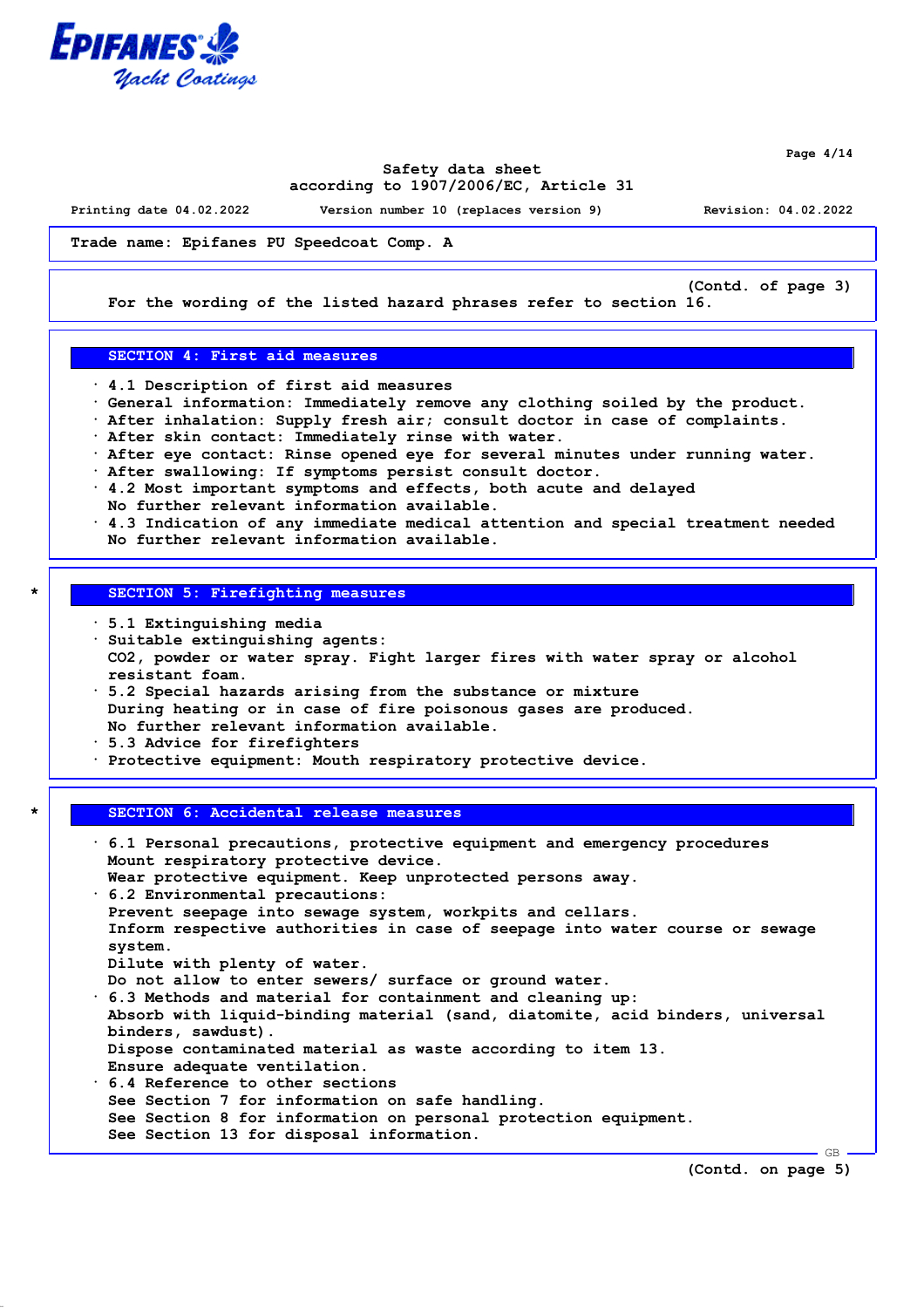

**Page 5/14**

## **Safety data sheet according to 1907/2006/EC, Article 31**

**Printing date 04.02.2022 Version number 10 (replaces version 9) Revision: 04.02.2022**

**Trade name: Epifanes PU Speedcoat Comp. A**

**(Contd. of page 4)**

## **SECTION 7: Handling and storage**

- **· 7.1 Precautions for safe handling Ensure good ventilation/exhaustion at the workplace. Prevent formation of aerosols.**
- **· Information about fire and explosion protection: Keep ignition sources away - Do not smoke. Protect against electrostatic charges. Keep respiratory protective device available.**
- **· 7.2 Conditions for safe storage, including any incompatibilities**
- **· Storage:**
- **· Requirements to be met by storerooms and receptacles: No special requirements.**
- **· Information about storage in one common storage facility: Not required.**
- **· Further information about storage conditions: Keep container tightly sealed.**
- **· 7.3 Specific end use(s) No further relevant information available.**

### **\* SECTION 8: Exposure controls/personal protection**

**· 8.1 Control parameters**

|        | Ingredients with limit values that require monitoring at the workplace:                                    |  |  |  |  |  |
|--------|------------------------------------------------------------------------------------------------------------|--|--|--|--|--|
|        | 123-86-4 n-butyl acetate                                                                                   |  |  |  |  |  |
| WEL    | Short-term value: 966 mg/m <sup>3</sup> , 200 ppm<br>Long-term value: $724 \text{ mg/m}^3$ , 150 ppm       |  |  |  |  |  |
|        | $110 - 43 - 0$ heptan-2-one                                                                                |  |  |  |  |  |
| WEL    | Short-term value: 475 mg/m <sup>3</sup> , 100 ppm<br>Long-term value: $237 \text{ mg/m}^3$ , 50 ppm<br>Sk  |  |  |  |  |  |
|        | 80-62-6 methyl methacrylate                                                                                |  |  |  |  |  |
| WEL    | Short-term value: $416 \text{ mg/m}^3$ , 100 ppm<br>Long-term value: $208 \text{ mg/m}^3$ , 50 ppm         |  |  |  |  |  |
|        | 123-86-4 n-butyl acetate                                                                                   |  |  |  |  |  |
| WEL    | Short-term value: $966 \text{ mg/m}^3$ , 200 ppm<br>Long-term value: $724 \text{ mg/m}^3$ , 150 ppm        |  |  |  |  |  |
|        | 110-43-0 heptan-2-one                                                                                      |  |  |  |  |  |
| WEL    | Short-term value: 475 mg/m <sup>3</sup> , 100 ppm<br>Long-term value: $237 \text{ mg/m}^3$ , 50 ppm<br>Sk. |  |  |  |  |  |
|        | 80-62-6 methyl methacrylate                                                                                |  |  |  |  |  |
| WEL    | Short-term value: 416 mg/m <sup>3</sup> , 100 ppm<br>Long-term value: $208 \text{ mg/m}^3$ , 50 ppm        |  |  |  |  |  |
|        | · Regulatory information WEL: EH40/2020                                                                    |  |  |  |  |  |
|        | DNEL (Derived No Effect Level) voor professionals                                                          |  |  |  |  |  |
|        | 123-86-4 n-butyl acetate                                                                                   |  |  |  |  |  |
| Dermal | 11 mg/kg (Employees)<br>Short-term - systemic effects.                                                     |  |  |  |  |  |
|        | 11 mg/kg/day (Employees)<br>Long-term - systemic effects.                                                  |  |  |  |  |  |
|        | (Contd. on page 6)                                                                                         |  |  |  |  |  |
|        | — GB —                                                                                                     |  |  |  |  |  |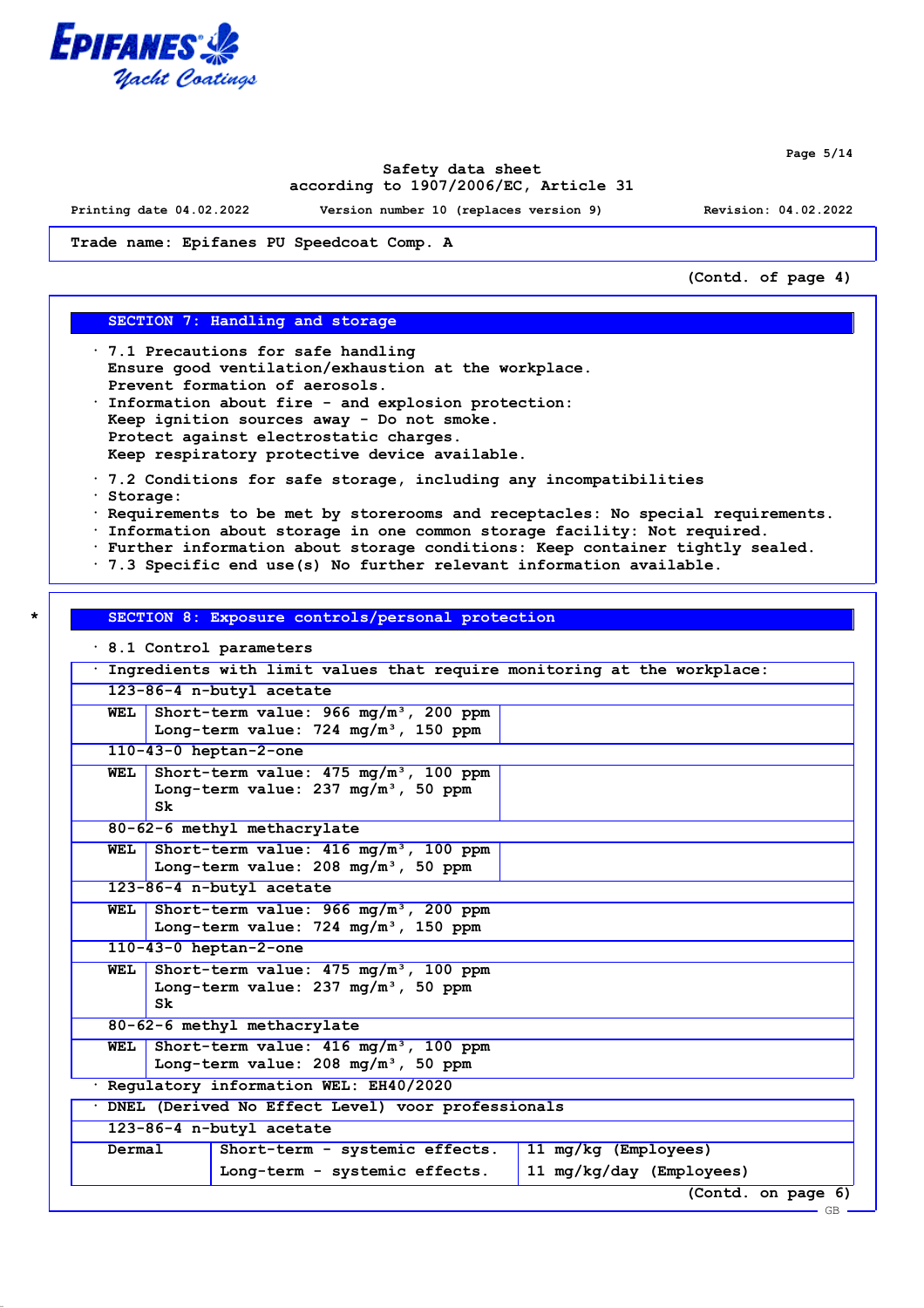

**Printing date 04.02.2022 Version number 10 (replaces version 9) Revision: 04.02.2022**

**Trade name: Epifanes PU Speedcoat Comp. A**

| Inhalative                  | Long-term - local effects.                                     | (Contd. of page 5)<br>300 $mg/m^3$ (Employees)                     |
|-----------------------------|----------------------------------------------------------------|--------------------------------------------------------------------|
|                             |                                                                |                                                                    |
|                             | Short-term systemic effects.                                   | 600 mg/m3 (Employees)                                              |
|                             | Short term - local effects.                                    | 600 $mg/m^3$ (Employees)                                           |
|                             | Long-term - systemic effects.                                  | $300 \text{ mg/m}^3$ (Employees)                                   |
|                             | 64742-95-6 Hydrocarbons, C9, aromatics. (Note-P)               |                                                                    |
| Oral                        | Long-term - systemic effects.                                  | 11 mg/kg/day (General<br>population)                               |
| Dermal                      | Long-term - systemic effects.                                  | 25 mg/kg/day (Industry)                                            |
|                             | Long-term systemic effects.                                    | 11 mg//kg/day (General                                             |
|                             |                                                                | population)                                                        |
| Inhalative                  | Long-term - systemic effects.                                  | $32 \text{ mg/m}^3$ (General population)                           |
|                             | Long-term - systemic effects.                                  | 150 $mg/m^3$ (Industry)                                            |
|                             | Long-term exposure (8 hours                                    | $100$ mg/m <sup>3</sup> (Occupational exposure                     |
|                             | TWA) 19 ppm                                                    | limits)                                                            |
| 110-43-0 heptan-2-one       |                                                                |                                                                    |
| Oral                        | Long-term - systemic effects.                                  | 23.32 mg/kg bw/day (General<br>population)                         |
|                             | Inhalative Long-term - systemic effects.                       | 84.31 mg/m <sup>3</sup> (General population)                       |
|                             | 80-62-6 methyl methacrylate                                    |                                                                    |
| Dermal                      | Long-term - systemic effects.                                  | 13.67 mg/kg/day (Employees)                                        |
| Inhalative                  | Acute / short term - local                                     | $416 \text{ mg/m}^3$ (Employees)                                   |
|                             | defects                                                        |                                                                    |
|                             | Long-term - local effects.                                     | $208 \, \text{mg/m}^3$ (Employees)                                 |
|                             | Long-term - systemic effects.                                  | $348.4 \text{ mg/m}^3$ (Employees)                                 |
|                             | · DNEL (Derived No Effect Level) for general audience          |                                                                    |
|                             | 123-86-4 n-butyl acetate                                       |                                                                    |
| Oral                        | Long-term systemic effects.                                    | 2 mg/kg bw/day (General<br>population)                             |
|                             | Short-term - systemic effects.                                 | 6 mg/kg bw/day (General                                            |
|                             |                                                                | population)                                                        |
|                             |                                                                |                                                                    |
| Dermal                      | Long-term - systemic effects.                                  | 6 mg/kg bw/day (General                                            |
|                             |                                                                | population)                                                        |
|                             | Long-term - local effects.                                     | 35.7 mg/m <sup>3</sup> (General population)                        |
|                             | Short-term - systemic effects.                                 | 6 mg/kg (General population)                                       |
| Inhalative                  | Long-term - systemic effects.                                  | 35.7 mg/m <sup>3</sup> (General population)                        |
|                             | Short-term - systemic effects.                                 | 300 mg/kg (General population)                                     |
|                             | Short-term - local effects.                                    | $300 \text{ mg/m}^3$ (General population)                          |
| $110 - 43 - 0$ heptan-2-one |                                                                |                                                                    |
| Dermal                      | Long-term - systemic effects.                                  | 54.27 mg/kg bw/day (Employees)                                     |
| Inhalative                  |                                                                |                                                                    |
|                             | Acute - systemic effects.                                      | $1,516$ mg/m <sup>3</sup> (Employees)                              |
|                             | Long-term - systemic effects.<br>Long term - systemic effects. | $394.25 \text{ mg/m}^3$ (Employees)<br>23.32 mg/kg bw/day (General |

GB

**Page 6/14**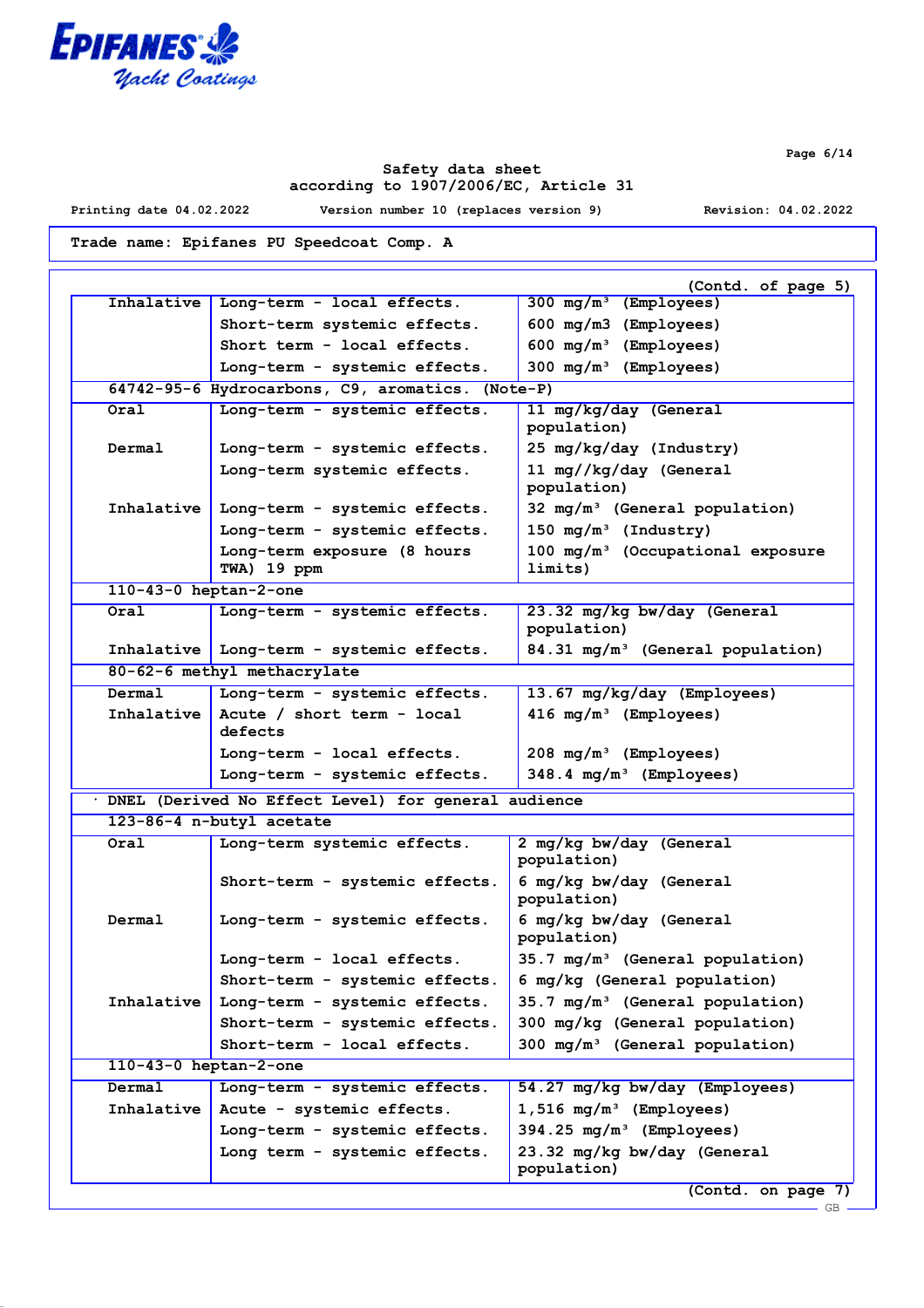

**Page 7/14**

# **Safety data sheet according to 1907/2006/EC, Article 31**

**device.**

**Printing date 04.02.2022 Version number 10 (replaces version 9) Revision: 04.02.2022**

**(Contd. on page 8)**

 $-$  GB

**Trade name: Epifanes PU Speedcoat Comp. A**

|                                                                                                                                                                                                                                                                                                                                                                | (Contd. of page 6)                                                                                                                                             |                                                        |                                                                                 |  |  |  |
|----------------------------------------------------------------------------------------------------------------------------------------------------------------------------------------------------------------------------------------------------------------------------------------------------------------------------------------------------------------|----------------------------------------------------------------------------------------------------------------------------------------------------------------|--------------------------------------------------------|---------------------------------------------------------------------------------|--|--|--|
|                                                                                                                                                                                                                                                                                                                                                                | 80-62-6 methyl methacrylate                                                                                                                                    |                                                        |                                                                                 |  |  |  |
| Oral                                                                                                                                                                                                                                                                                                                                                           | Long-term systemic effects.                                                                                                                                    |                                                        | 8.2 mg/kg bw/day (General<br>population)                                        |  |  |  |
| Dermal                                                                                                                                                                                                                                                                                                                                                         | Long-term - systemic effects.                                                                                                                                  |                                                        | 8.2 mg/kg bw/day (General<br>population)                                        |  |  |  |
|                                                                                                                                                                                                                                                                                                                                                                | Long-term - local effects.                                                                                                                                     |                                                        | 1.5 mg/m <sup>3</sup> (General population)                                      |  |  |  |
| Inhalative                                                                                                                                                                                                                                                                                                                                                     |                                                                                                                                                                | Long-term - systemic effects.                          | 74.3 mg/m <sup>3</sup> (General population)                                     |  |  |  |
|                                                                                                                                                                                                                                                                                                                                                                | Long-term - local effects.                                                                                                                                     |                                                        | 104 mg/m <sup>3</sup> (General population)                                      |  |  |  |
| <b>PNECs</b>                                                                                                                                                                                                                                                                                                                                                   |                                                                                                                                                                |                                                        |                                                                                 |  |  |  |
| 123-86-4 n-butyl acetate                                                                                                                                                                                                                                                                                                                                       |                                                                                                                                                                |                                                        |                                                                                 |  |  |  |
| Aquatic compartment.                                                                                                                                                                                                                                                                                                                                           |                                                                                                                                                                | 0.18 mg/l (Freshwater)                                 |                                                                                 |  |  |  |
| Aquatic compartment.                                                                                                                                                                                                                                                                                                                                           |                                                                                                                                                                | $0.018$ mg/l (Seawater)                                |                                                                                 |  |  |  |
| <b>STP</b>                                                                                                                                                                                                                                                                                                                                                     |                                                                                                                                                                | 35.6 mg/l (Segmentation, Targeting and<br>Positioning) |                                                                                 |  |  |  |
| Soil                                                                                                                                                                                                                                                                                                                                                           |                                                                                                                                                                | 0.981 mg/kg (Freshwater)                               |                                                                                 |  |  |  |
| Intermittent                                                                                                                                                                                                                                                                                                                                                   |                                                                                                                                                                | 0.36 mg/l (Intermittent)                               |                                                                                 |  |  |  |
| Soi1                                                                                                                                                                                                                                                                                                                                                           |                                                                                                                                                                | $0.0903$ mg/kg (soil)                                  |                                                                                 |  |  |  |
| Sediment                                                                                                                                                                                                                                                                                                                                                       |                                                                                                                                                                | 0.0981 mg/kg (Seawater)                                |                                                                                 |  |  |  |
| $110 - 43 - 0$ heptan-2-one                                                                                                                                                                                                                                                                                                                                    |                                                                                                                                                                |                                                        |                                                                                 |  |  |  |
|                                                                                                                                                                                                                                                                                                                                                                | Fresh water sedimentation                                                                                                                                      | 1.89 mg/kg (Freshwater)                                |                                                                                 |  |  |  |
|                                                                                                                                                                                                                                                                                                                                                                | Sea water sedimentation                                                                                                                                        | 0.189 mg/kg (Seawater)                                 |                                                                                 |  |  |  |
| Aquatic compartment.                                                                                                                                                                                                                                                                                                                                           |                                                                                                                                                                | $0.0982$ mg/l (Freshwater)                             |                                                                                 |  |  |  |
|                                                                                                                                                                                                                                                                                                                                                                |                                                                                                                                                                | 0.982 mg/l (Intermittent)                              |                                                                                 |  |  |  |
| Aquatic compartment.                                                                                                                                                                                                                                                                                                                                           |                                                                                                                                                                | $0.00982$ mg/l (Seawater)                              |                                                                                 |  |  |  |
| STP                                                                                                                                                                                                                                                                                                                                                            |                                                                                                                                                                | 12.5 mg/l (Segmentation, Targeting and<br>Positioning) |                                                                                 |  |  |  |
| Soil                                                                                                                                                                                                                                                                                                                                                           |                                                                                                                                                                | $0.321$ mg/kg (soil)                                   |                                                                                 |  |  |  |
|                                                                                                                                                                                                                                                                                                                                                                | 80-62-6 methyl methacrylate                                                                                                                                    |                                                        |                                                                                 |  |  |  |
| Aquatic compartment.                                                                                                                                                                                                                                                                                                                                           |                                                                                                                                                                | $0.94$ mg/l (Freshwater)                               |                                                                                 |  |  |  |
| Aquatic compartment.                                                                                                                                                                                                                                                                                                                                           |                                                                                                                                                                | $0.094$ mg/l (Seawater)                                |                                                                                 |  |  |  |
| <b>STP</b>                                                                                                                                                                                                                                                                                                                                                     |                                                                                                                                                                | 10 mg/l (Segmentation, Targeting and Positioning)      |                                                                                 |  |  |  |
| Soil                                                                                                                                                                                                                                                                                                                                                           |                                                                                                                                                                | 10.2 mg/kg (Freshwater)                                |                                                                                 |  |  |  |
| Soil                                                                                                                                                                                                                                                                                                                                                           |                                                                                                                                                                | $1.48$ mg/kg (soil)                                    |                                                                                 |  |  |  |
| Sediment                                                                                                                                                                                                                                                                                                                                                       |                                                                                                                                                                | 0.102 mg/kg (Seawater)                                 |                                                                                 |  |  |  |
|                                                                                                                                                                                                                                                                                                                                                                |                                                                                                                                                                |                                                        | · Additional information: The lists valid during the making were used as basis. |  |  |  |
| $\cdot$ 8.2 Exposure controls<br>Appropriate engineering controls No further data; see item 7.<br>Individual protection measures, such as personal protective equipment<br>General protective and hygienic measures:<br>Immediately remove all soiled and contaminated clothing<br>Wash hands before breaks and at the end of work.<br>Respiratory protection: |                                                                                                                                                                |                                                        |                                                                                 |  |  |  |
|                                                                                                                                                                                                                                                                                                                                                                | In case of brief exposure or low pollution use respiratory filter device. In<br>case of intensive or longer exposure use self-contained respiratory protective |                                                        |                                                                                 |  |  |  |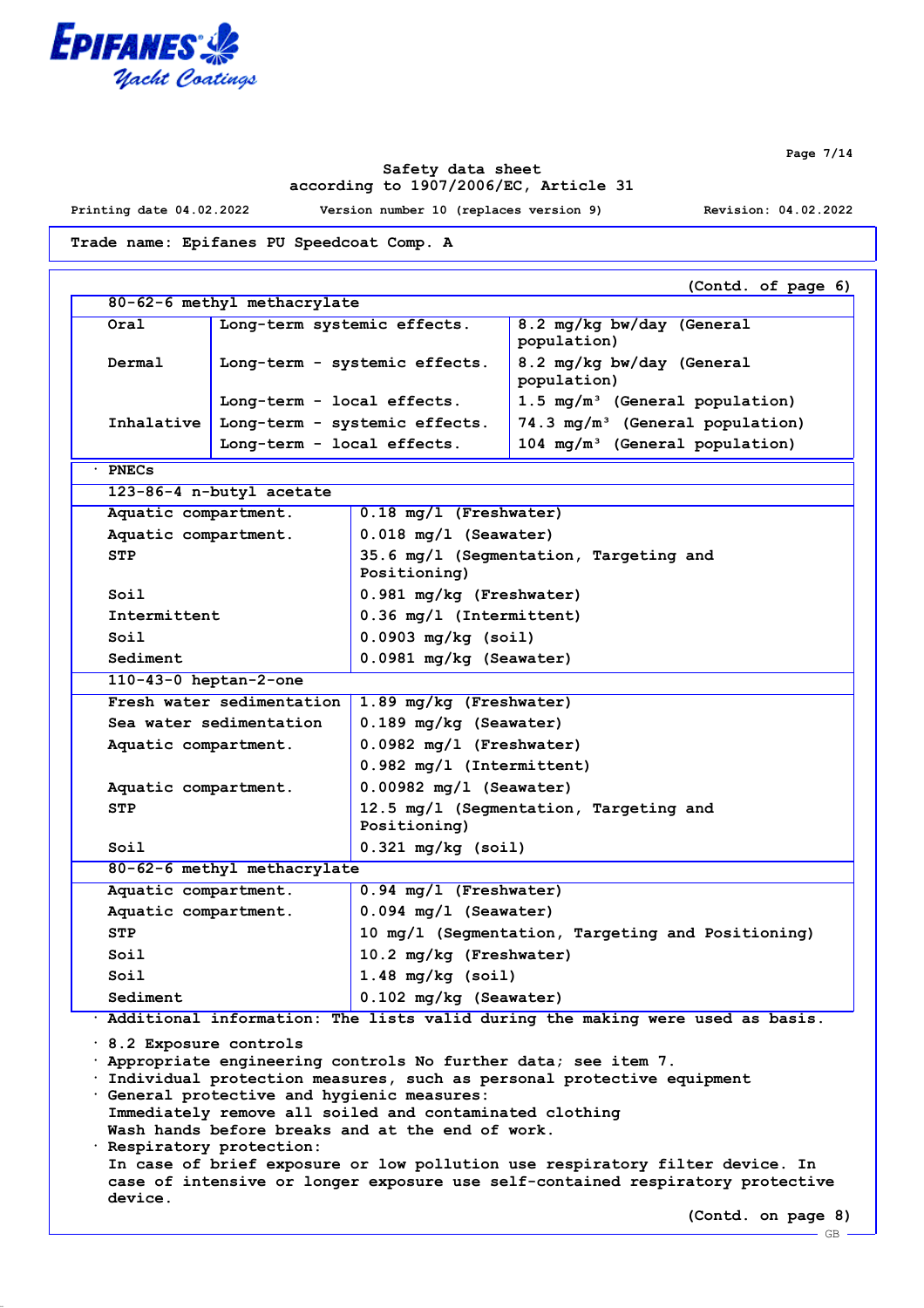

**Page 8/14**

## **Safety data sheet according to 1907/2006/EC, Article 31**

**Printing date 04.02.2022 Version number 10 (replaces version 9) Revision: 04.02.2022**

**Trade name: Epifanes PU Speedcoat Comp. A**

**(Contd. of page 7)**

**In case of short or low load, breathing filter device; in the case of intensive or prolonged exposure, use a breathing apparatus independent of the surrounding air. A half-face mask for organic vapours and solvents according to EN140 type A1 or A2 is recommended.**

**· Hand protection**



**Filter AX**

**Protective gloves**

**The glove material has to be impermeable and resistant to the product/ the substance/ the preparation. Due to missing tests no recommendation to the glove material can be given for the product/ the preparation/ the chemical mixture. Selection of the glove material on consideration of the penetration times, rates of diffusion and the degradation · Material of gloves The selection of the suitable gloves does not only depend on the material, but also on further marks of quality and varies from manufacturer to manufacturer. As the product is a preparation of several substances, the resistance of the glove material can not be calculated in advance and has therefore to be checked prior to the application. · Penetration time of glove material The exact break trough time has to be found out by the manufacturer of the protective gloves and has to be observed. · For the permanent contact gloves made of the following materials are suitable: PE gloves, recommended film thickness:> 0.7 mm. For a touch of 30-120 minutes: gloves made of PVA, recommended material thickness: 0.7 mm. · For the permanent contact of a maximum of 15 minutes gloves made of the following materials are suitable: Butyl rubber, BR · As protection from splashes gloves made of the following materials are suitable: Gloves of nitrile rubber, recommended material thickness:> 0.3 mm, neoprene or butyl rubber, recommended material thickness:> 0.4 mm.**

**· Eye/face protection**



**Tightly sealed goggles**

**\* SECTION 9: Physical and chemical properties**

**· 9.1 Information on basic physical and chemical properties**

**· General Information**

**· Physical state Fluid**

**· Colour: According to product specification**

**(Contd. on page 9)**

GB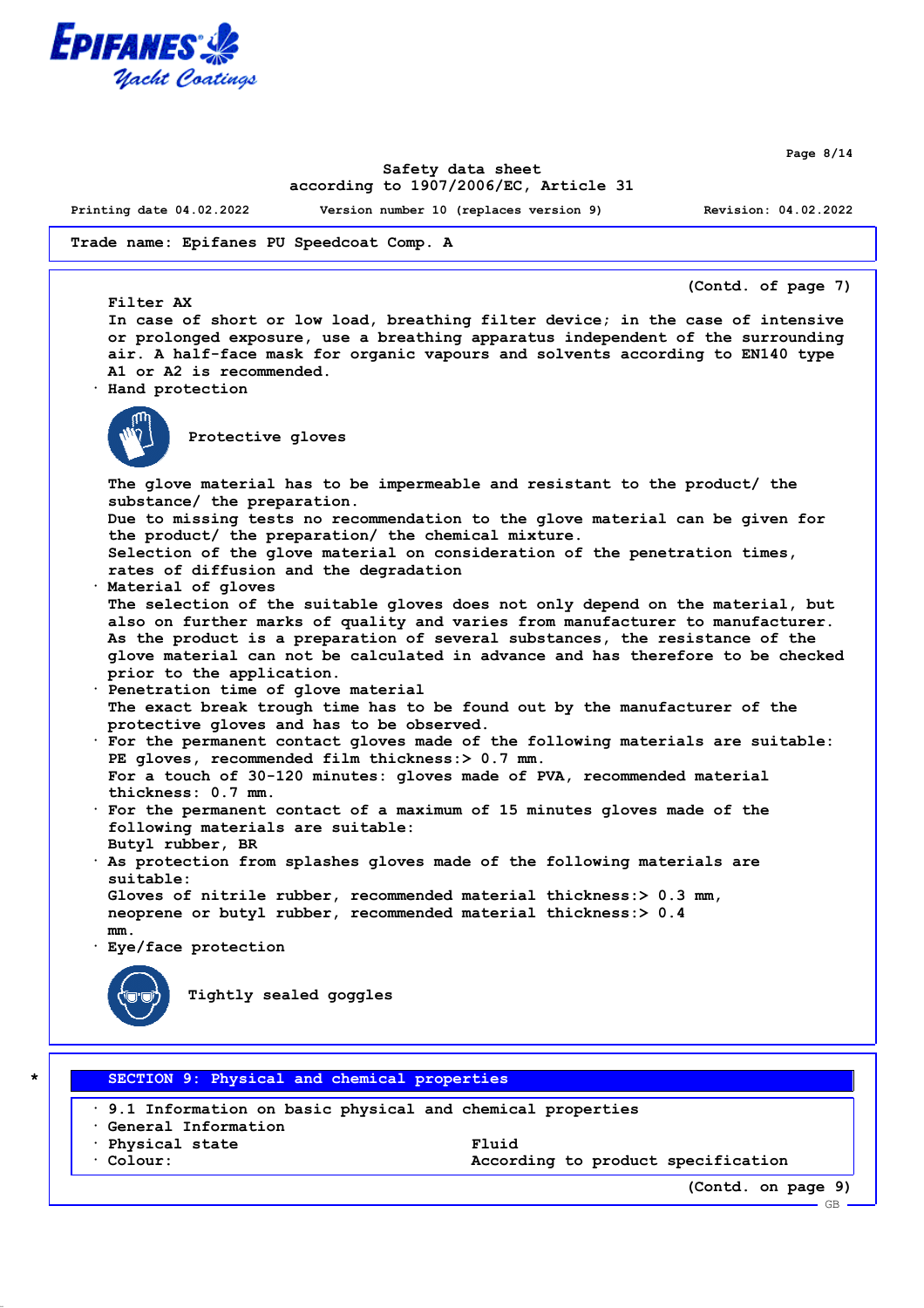

**Printing date 04.02.2022 Version number 10 (replaces version 9) Revision: 04.02.2022**

**Trade name: Epifanes PU Speedcoat Comp. A**

**(Contd. of page 8) · Odour: Characteristic · Odour threshold: Not determined. · Melting point/freezing point: Undetermined. · Boiling point or initial boiling point and boiling range 124-128 °C (123-86-4 n-butyl acetate) · Flammability Not applicable. · Lower and upper explosion limit · Lower: 1.2 Vol % (123-86-4 n-butyl acetate) · Upper: 7.5 Vol % (123-86-4 n-butyl acetate)**  $\cdot$  **Flash point: · Auto-ignition temperature: Product is not selfigniting. · Decomposition temperature: Not determined. · pH Not determined. · Viscosity: · Kinematic viscosity at 20 °C 40 s (DIN 53211/4) · Dynamic: Not determined. · Solubility · water: Fully miscible. · Partition coefficient n-octanol/water (log value) Not determined. · Vapour pressure at 20 °C: 10.7 hPa (123-86-4 n-butyl acetate) · Density and/or relative density · Density at 20 °C: 1.042 g/cm³ Productive density because Mot determined.** · **Vapour density 12.12 · 12.12 · 12.12 · Not determined. · 9.2 Other information · Appearance: · Form: Fluid · Important information on protection of health and environment, and on safety. · Ignition temperature: 370 °C (123-86-4 n-butyl acetate) · Explosive properties: Product is not explosive. However, formation of explosive air/vapour mixtures are possible. · Solvent content: · Organic solvents: 41.1 % · VOC content: 41.13 % VOC content: 428.6 g/l / 3.58 lb/gal · Solids content: 58.9 % · Change in condition · Evaporation rate Not determined. · Information with regard to physical hazard classes · Explosives Void · Flammable gases Void · Aerosols Void · Oxidising gases Void · Gases under pressure Void · Flammable liquids Flammable liquid and vapour. (Contd. on page 10)**

**Page 9/14**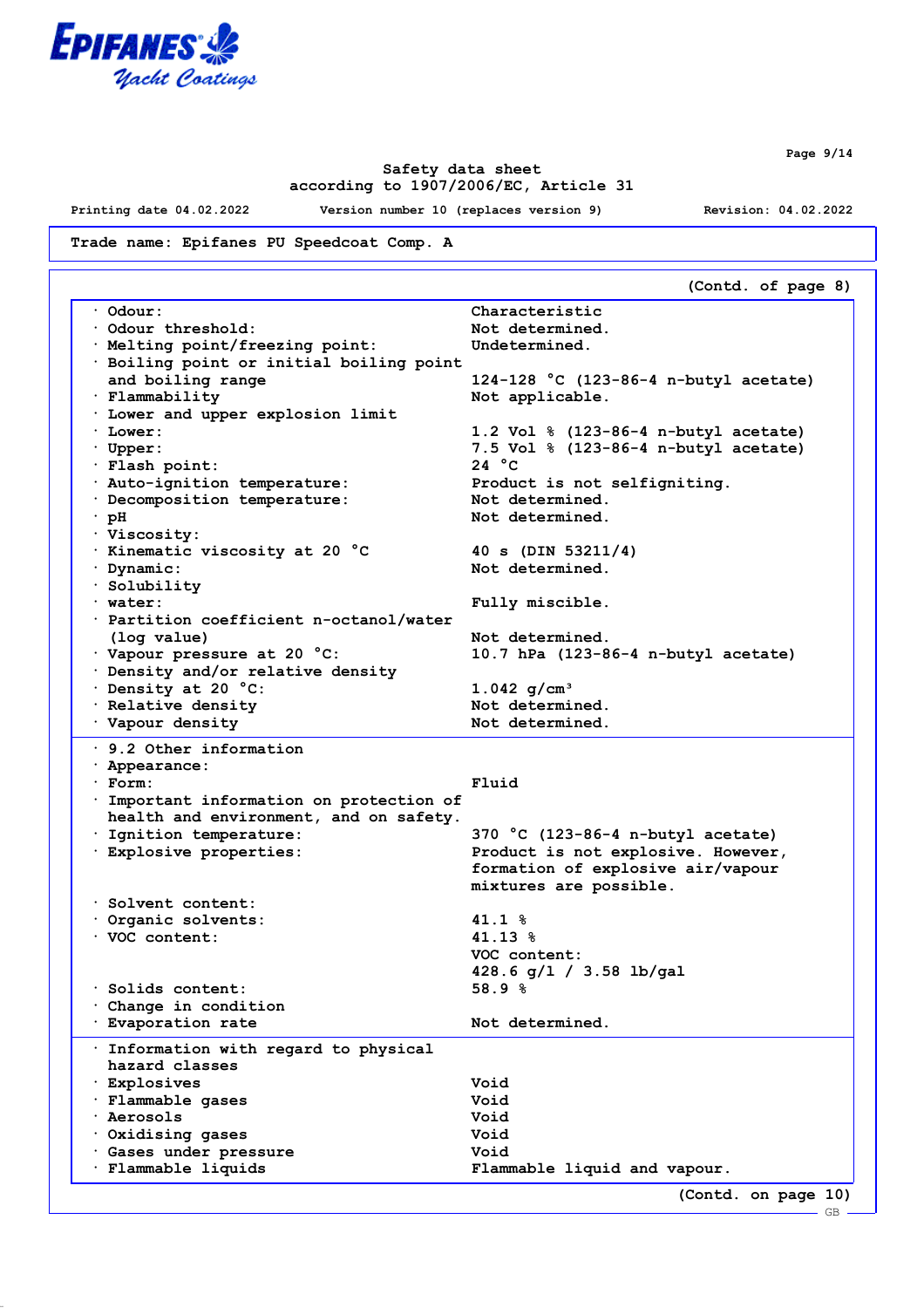

**Printing date 04.02.2022 Version number 10 (replaces version 9) Revision: 04.02.2022**

### **Trade name: Epifanes PU Speedcoat Comp. A**

|                                       |      | (Contd. of page 9) |
|---------------------------------------|------|--------------------|
| Flammable solids                      | Void |                    |
| Self-reactive substances and mixtures | Void |                    |
| · Pyrophoric liquids                  | Void |                    |
| Pyrophoric solids                     | Void |                    |
| Self-heating substances and mixtures  | Void |                    |
| Substances and mixtures, which emit   |      |                    |
| flammable gases in contact with water | Void |                    |
| Oxidising liquids                     | Void |                    |
| Oxidising solids                      | Void |                    |
| Organic peroxides                     | Void |                    |
| Corrosive to metals                   | Void |                    |
| · Desensitised explosives             | Void |                    |

### **SECTION 10: Stability and reactivity**

**· 10.1 Reactivity No further relevant information available.**

- **· 10.2 Chemical stability**
- **· Thermal decomposition / conditions to be avoided:**
- **No decomposition if used according to specifications.**
- **· 10.3 Possibility of hazardous reactions No dangerous reactions known.**
- **· 10.4 Conditions to avoid No further relevant information available.**
- **· 10.5 Incompatible materials: No further relevant information available.**
- **· 10.6 Hazardous decomposition products:**
- **No dangerous decomposition products known.**

# **\* SECTION 11: Toxicological information**

|  | · 11.1 Information on hazard classes as defined in Regulation (EC) No 1272/2008 |  |  |  |  |  |
|--|---------------------------------------------------------------------------------|--|--|--|--|--|
|  | Acute toxicity                                                                  |  |  |  |  |  |

| Oral                        | LD50                                          | $13,100$ mg/kg bw (rat)                                |
|-----------------------------|-----------------------------------------------|--------------------------------------------------------|
| Dermal                      | LD50                                          | $>5,000$ mg/kg bw (rabbit)                             |
| Inhalative LC50/4 h         |                                               | $>21 \text{ mg/l}$ (rat)                               |
| $110 - 43 - 0$ heptan-2-one |                                               |                                                        |
| Oral                        | LD50                                          | $1,670$ mg/kg bw (rat)                                 |
| Dermal                      | LD50                                          | $12,600$ mg/kg bw (rabbit)                             |
|                             | Short-term exposure (15)<br>minutes): 100 ppm | $475 \text{ mg/m}^3$ (Occupational exposure<br>limits) |
|                             | 97-86-9 isobutyl methacrylate                 |                                                        |
| Oral                        | LD50                                          | 11,990 $mq/kg$ bw (mouse)                              |
|                             | 868-77-9 2-hydroxyethyl methacrylate          |                                                        |
| Oral                        | LD50                                          | $5,050$ mg/kg bw (rat)                                 |

**Page 10/14**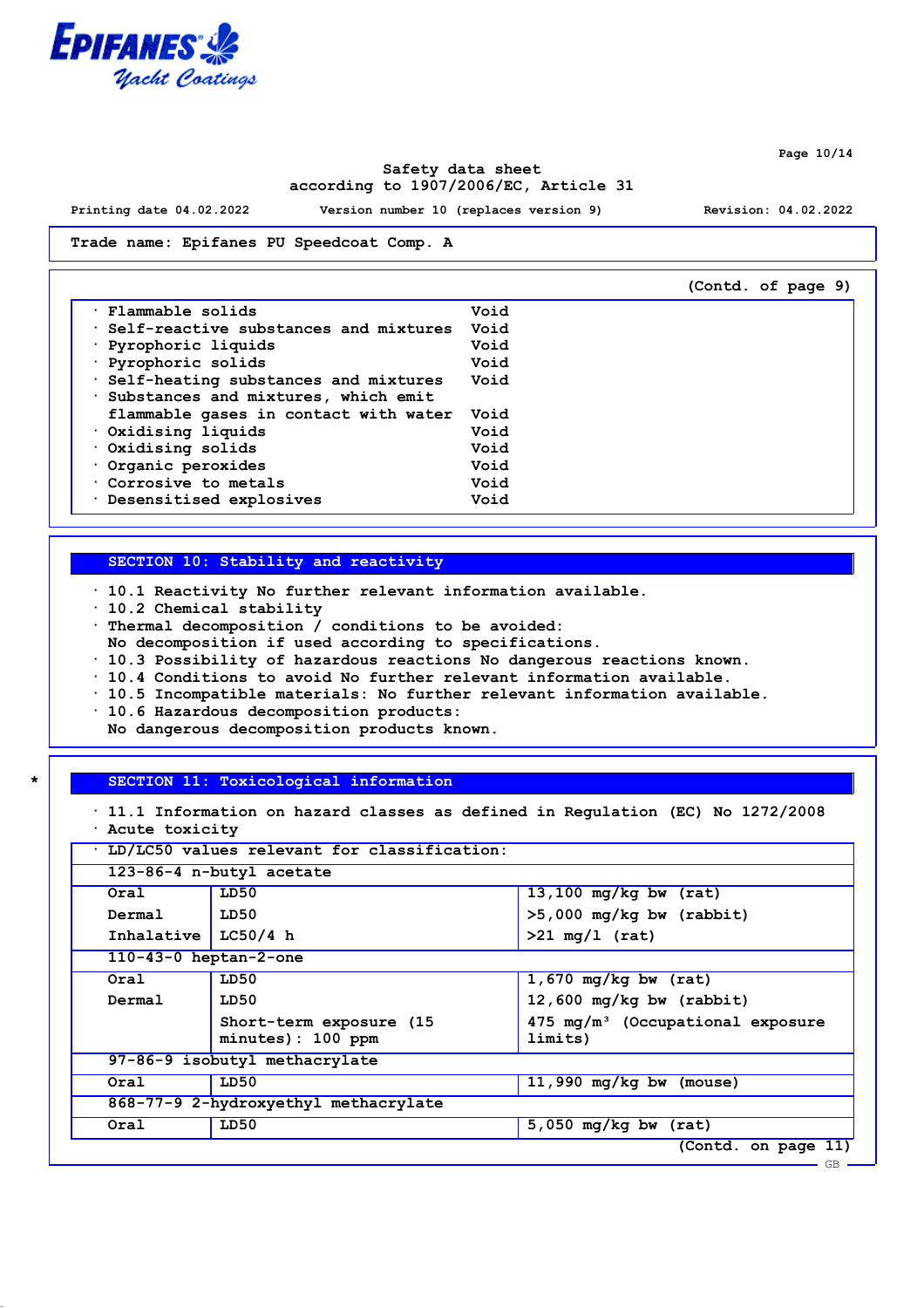

**Page 11/14**

## **Safety data sheet according to 1907/2006/EC, Article 31**

**Printing date 04.02.2022 Version number 10 (replaces version 9) Revision: 04.02.2022**

#### **Trade name: Epifanes PU Speedcoat Comp. A**

**(Contd. of page 10) 80-62-6 methyl methacrylate Oral LD50 7,872 mg/kg bw (rat) Dermal Acute / short-term - local effects. 1.5 mg/cm² (Employees) Long-term - local effects. 1.5 mg/cm² (Employees) · STOT-single exposure May cause drowsiness or dizziness. · 11.2 Information on other hazards · Endocrine disrupting properties None of the ingredients is listed.**

# **\* SECTION 12: Ecological information**

- **· 12.1 Toxicity**
- **· Aquatic toxicity: No further relevant information available.**
- **· 12.2 Persistence and degradability No further relevant information available.**
- **· 12.3 Bioaccumulative potential No further relevant information available.**
- **· 12.4 Mobility in soil No further relevant information available.**
- **· 12.5 Results of PBT and vPvB assessment**
- **· PBT: Not applicable.**
- **· vPvB: Not applicable.**
- **· 12.6 Endocrine disrupting properties**
- **The product does not contain substances with endocrine disrupting properties.**
- **· 12.7 Other adverse effects**
- **· Remark: Harmful to fish**
- **· Additional ecological information:**
- **· General notes:**

**Water hazard class 1 (German Regulation) (Self-assessment): slightly hazardous for water**

**Do not allow undiluted product or large quantities of it to reach ground water, water course or sewage system. Harmful to aquatic organisms**

# **\* SECTION 13: Disposal considerations**

**· 13.1 Waste treatment methods**

- **· Recommendation Must not be disposed together with household garbage. Do not allow product to reach sewage system.**
- **· Uncleaned packaging:**
- **· Recommendation: Disposal must be made according to official regulations.**
- **· Recommended cleansing agents:**
- **Water, if necessary together with cleansing agents.**

**(Contd. on page 12)**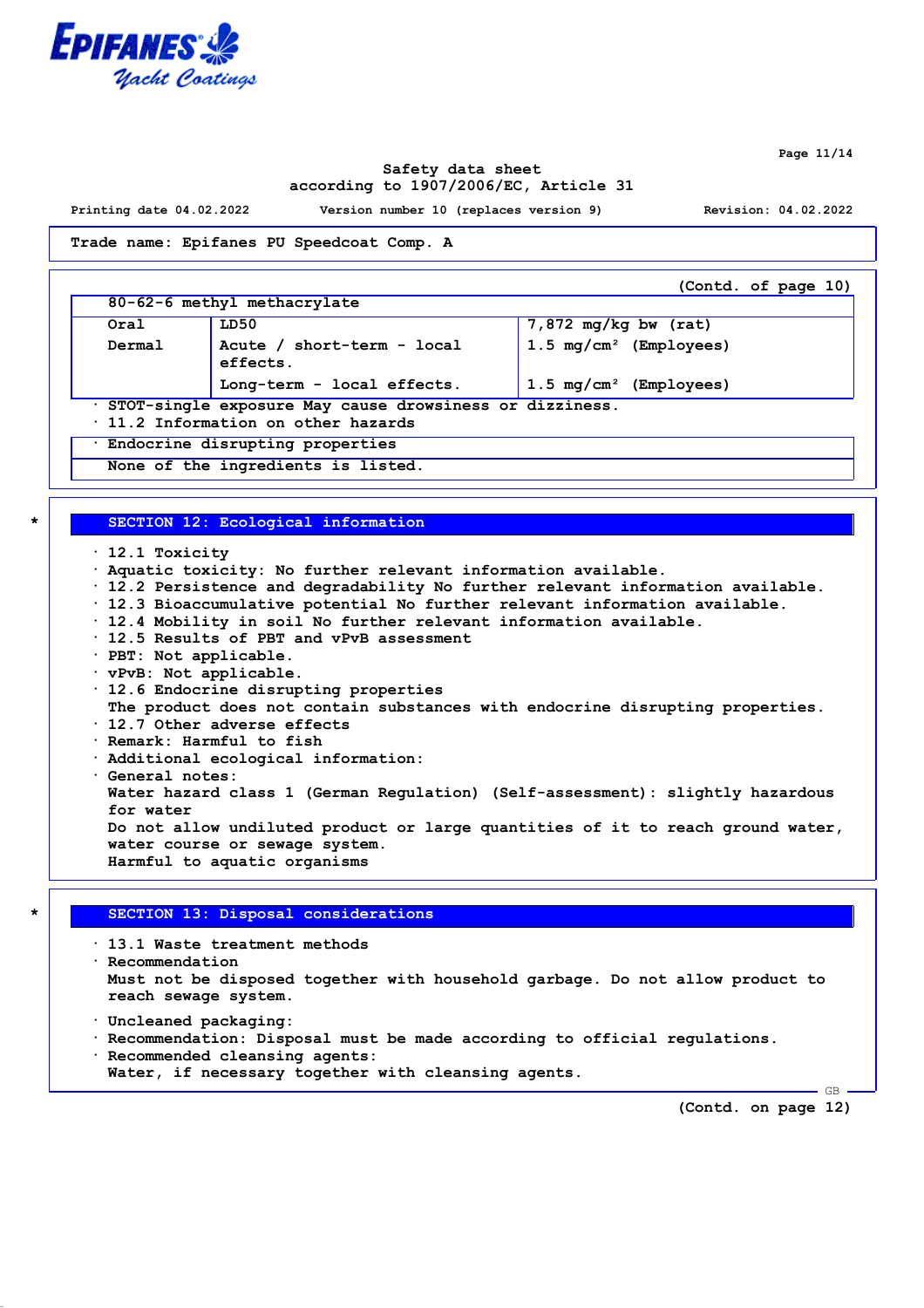

**Page 12/14**

# **Safety data sheet according to 1907/2006/EC, Article 31**

**Printing date 04.02.2022 Version number 10 (replaces version 9) Revision: 04.02.2022**

**Trade name: Epifanes PU Speedcoat Comp. A**

**(Contd. of page 11)**

| $\cdot$ 14.1 UN number or ID number    |                                                    |
|----------------------------------------|----------------------------------------------------|
| $\cdot$ ADR, IMDG, IATA                | <b>UN1263</b>                                      |
| $\cdot$ 14.2 UN proper shipping name   |                                                    |
| $\cdot$ ADR                            | 1263 PAINT                                         |
| $·$ IMDG, IATA                         | <b>PAINT</b>                                       |
|                                        |                                                    |
| · 14.3 Transport hazard class (es)     |                                                    |
| $\cdot$ ADR                            |                                                    |
|                                        |                                                    |
|                                        |                                                    |
|                                        |                                                    |
|                                        |                                                    |
| · Class                                | 3 (F1) Flammable liquids.                          |
| · Label                                | 3                                                  |
| · IMDG, IATA                           |                                                    |
|                                        |                                                    |
|                                        |                                                    |
|                                        |                                                    |
|                                        |                                                    |
| · Class                                | 3 Flammable liquids.                               |
| · Label                                | 3                                                  |
|                                        |                                                    |
| · 14.4 Packing group                   |                                                    |
| $\cdot$ ADR, IMDG, IATA                | III                                                |
| · 14.5 Environmental hazards:          | Not applicable.                                    |
| · 14.6 Special precautions for user    | Warning: Flammable liquids.                        |
| · Hazard identification number (Kemler |                                                    |
| $code)$ :                              | 30                                                 |
| · EMS Number:                          | $F-E$ , $S-E$                                      |
| · Stowage Category                     | A                                                  |
| · 14.7 Maritime transport in bulk      |                                                    |
| according to IMO instruments           | Not applicable.                                    |
| Transport/Additional information:      |                                                    |
|                                        |                                                    |
| · ADR                                  |                                                    |
| Limited quantities (LQ)                | 5L                                                 |
| · Excepted quantities (EQ)             | Code: E1                                           |
|                                        | Maximum net quantity per inner packaging:<br>30 ml |
|                                        | Maximum net quantity per outer packaging:          |
|                                        | 1000 ml                                            |
| · Transport category                   | 3                                                  |
| Tunnel restriction code                | D/E                                                |
|                                        | ___________________________                        |
| · IMDG<br>· Limited quantities (LQ)    | 5L                                                 |
| · Excepted quantities (EQ)             | Code: E1                                           |
|                                        | Maximum net quantity per inner packaging:          |
|                                        |                                                    |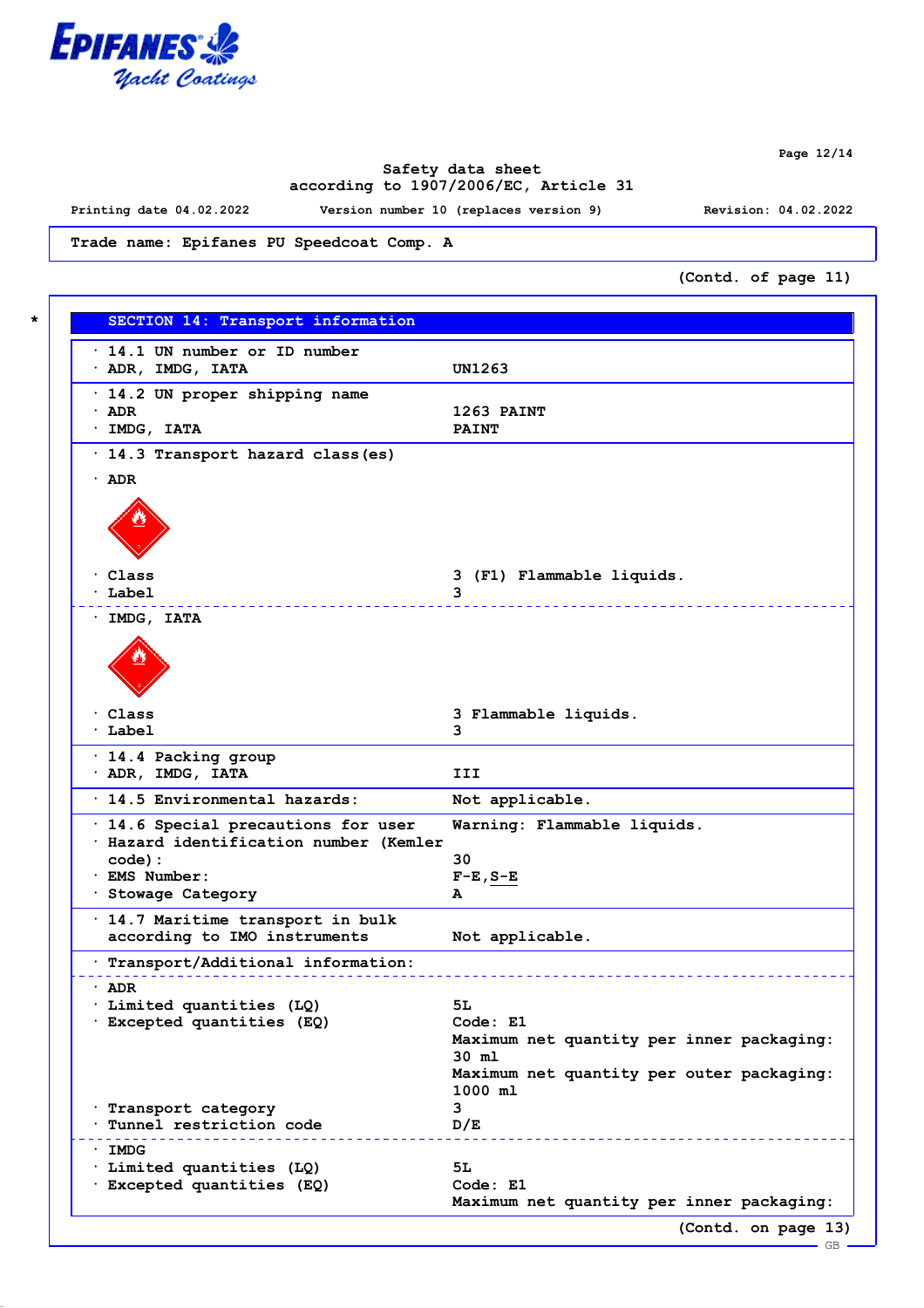

**Page 13/14**

# **Safety data sheet according to 1907/2006/EC, Article 31**

**Printing date 04.02.2022 Version number 10 (replaces version 9) Revision: 04.02.2022**

**Trade name: Epifanes PU Speedcoat Comp. A**

|                        | (Contd. of page 12)                                             |
|------------------------|-----------------------------------------------------------------|
|                        | 30 ml<br>Maximum net quantity per outer packaging:<br>$1000$ ml |
| UN "Model Regulation": | UN 1263 PAINT, 3, III                                           |

**\* SECTION 15: Regulatory information**

- **· 15.1 Safety, health and environmental regulations/legislation specific for the substance or mixture**
- **· Directive 2012/18/EU**
- **· Named dangerous substances ANNEX I None of the ingredients is listed.**
- **· Seveso category P5c FLAMMABLE LIQUIDS**
- **· Qualifying quantity (tonnes) for the application of lower-tier requirements 5,000 t**
- **· Qualifying quantity (tonnes) for the application of upper-tier requirements 50,000 t**
- **· National regulations:**
- **· Technical instructions (air):**

| ass | nare in |
|-----|---------|
|     |         |

**· Waterhazard class:**

- **Water hazard class 1 (Self-assessment): slightly hazardous for water.**
- **· 15.2 Chemical safety assessment:**
- **A Chemical Safety Assessment has not been carried out.**

#### **\* SECTION 16: Other information**

**This information is based on our present knowledge. However, this shall not constitute a guarantee for any specific product features and shall not establish a legally valid contractual relationship.**

**· Relevant phrases H225 Highly flammable liquid and vapour. H226 Flammable liquid and vapour. H302 Harmful if swallowed. H304 May be fatal if swallowed and enters airways. H315 Causes skin irritation. H317 May cause an allergic skin reaction. H319 Causes serious eye irritation. H332 Harmful if inhaled. H335 May cause respiratory irritation. H336 May cause drowsiness or dizziness. H400 Very toxic to aquatic life. H410 Very toxic to aquatic life with long lasting effects. H411 Toxic to aquatic life with long lasting effects. EUH066 Repeated exposure may cause skin dryness or cracking. · Department issuing SDS: Research & Development.**

**(Contd. on page 14)**